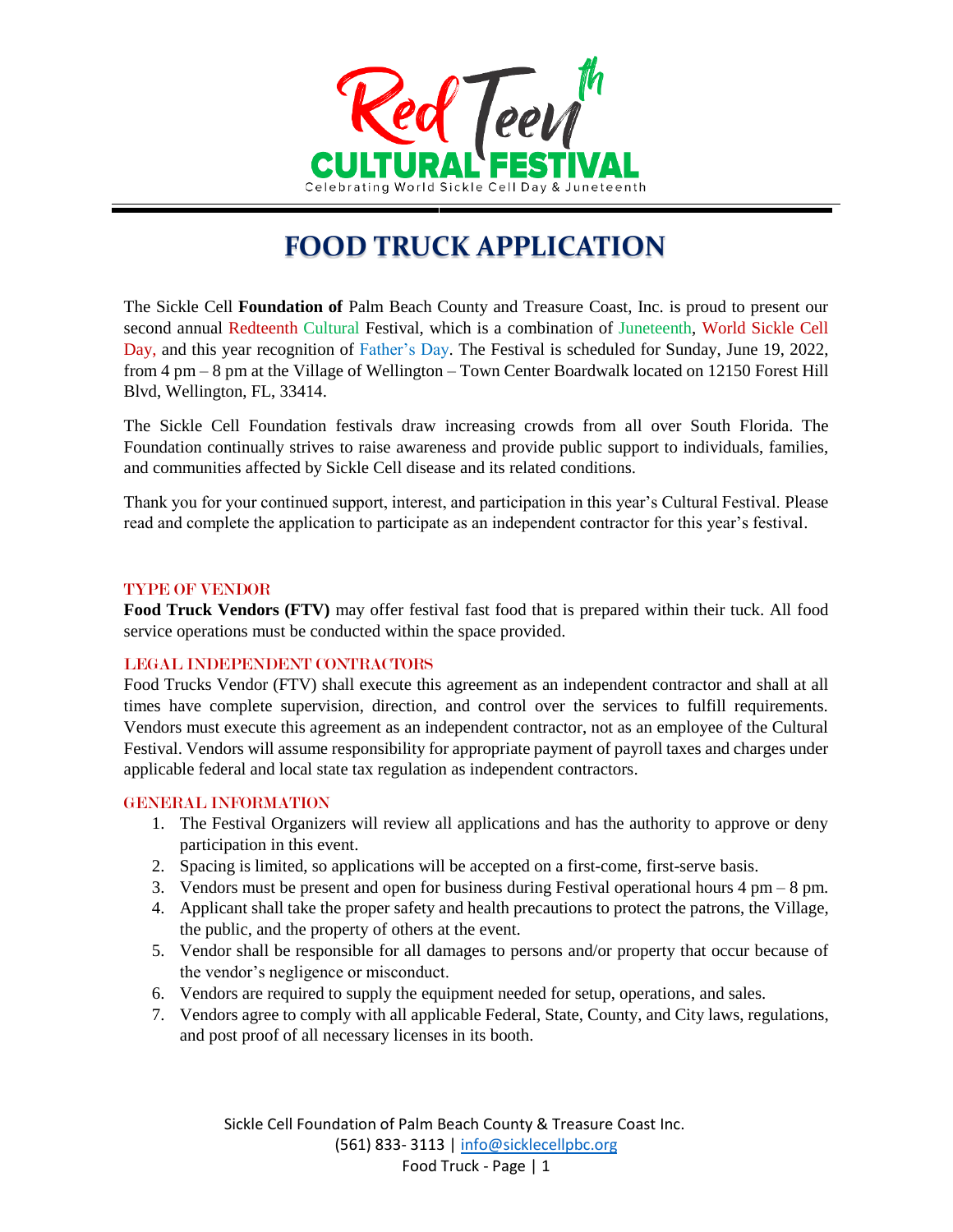### VENDOR SPACE

- Vendors must claim their assigned truck parking space no later than 2:00 p.m. on Sunday.
- Volunteer Staffing will be on-site before and during the event to provide minimal assistance.
- **Parking is conveniently located onsite & vendor-parking pass will be provide with parking** details.
- Vendors acknowledges that placement of tables, chairs, products, boxes, or frame sign, cannot extend further than 3 feet from their assigned vendor space. Vendors are liable for any injury or damages caused by signs.
- Vendors agree to keep their space(s) attractive and clean it when the event ends. All litter, cardboard boxes, product debris, crates boxes, etc. must be removed at the close of the event.
- All food trucks MUST DISPLAY a SERVE SAFE CERTIFICATION and must have one (2A:10BC) Fire extinguisher present in the truck.

# WASTE & SECURITY

- No grease or gray water disposal available and no water provided by the Event Facility.
- Vendors are responsible for removing debris and ensuring the general cleanliness of the area.
- The Wellington Town Center Boardwalk will provide solid waste disposals.
- Festival Organizers reserves the right to shut down any vendor not meeting cleanliness and food storage, safety codes, and laws.
- **•** Applicant must obey all pertinent safety codes and laws, including but not limited to fire, safety, and parking regulations.
- Any vendor using oil must provide a mat  $\&$  ensure no oil or grease statin remain at conclusion of the event.

# MENU & BEVERAGE RULES

- Food Vendors may sell any non-alcoholic beverages and pricing must be included on the menu.
- Vendors shall serve food or beverage at their own risk and must wear gloves and masks.
- There are no guaranteed exclusive rights to a particular product or beverage.

# PHOTOGRAPHY & PROMOTION

- Food trucks agree to allow the use of video and photography if taken by Festival Organizers at the event for promotional purposes.
- Any photos taken by the organizers are the property of the Festival.

# SAFETY REQUIREMENTS

Each applicant may be required to submit the following document to the Festival Organizers:

- COVID Waiver
- Certification of Insurance naming the Village as additionally insured and as the certificate holder
- Workers Compensation Waiver
- Auto Insurance Card

Due to COVID-19, a mask must be worn at all times, and social distancing must be enforced.

# WEATHER CONDITIONS

A weather cancellation will be decided on the morning of the scheduled event. Weather cancellations will only be made for extremely severe weather conditions. Only in the event of cancellation, staff will contact you by 10 am to notify you of cancellation.

Sickle Cell Foundation of Palm Beach County & Treasure Coast Inc.

(561) 833- 3113 | [info@sicklecellpbc.org](mailto:info@sicklecellpbc.org)

Food Truck - Page | 2